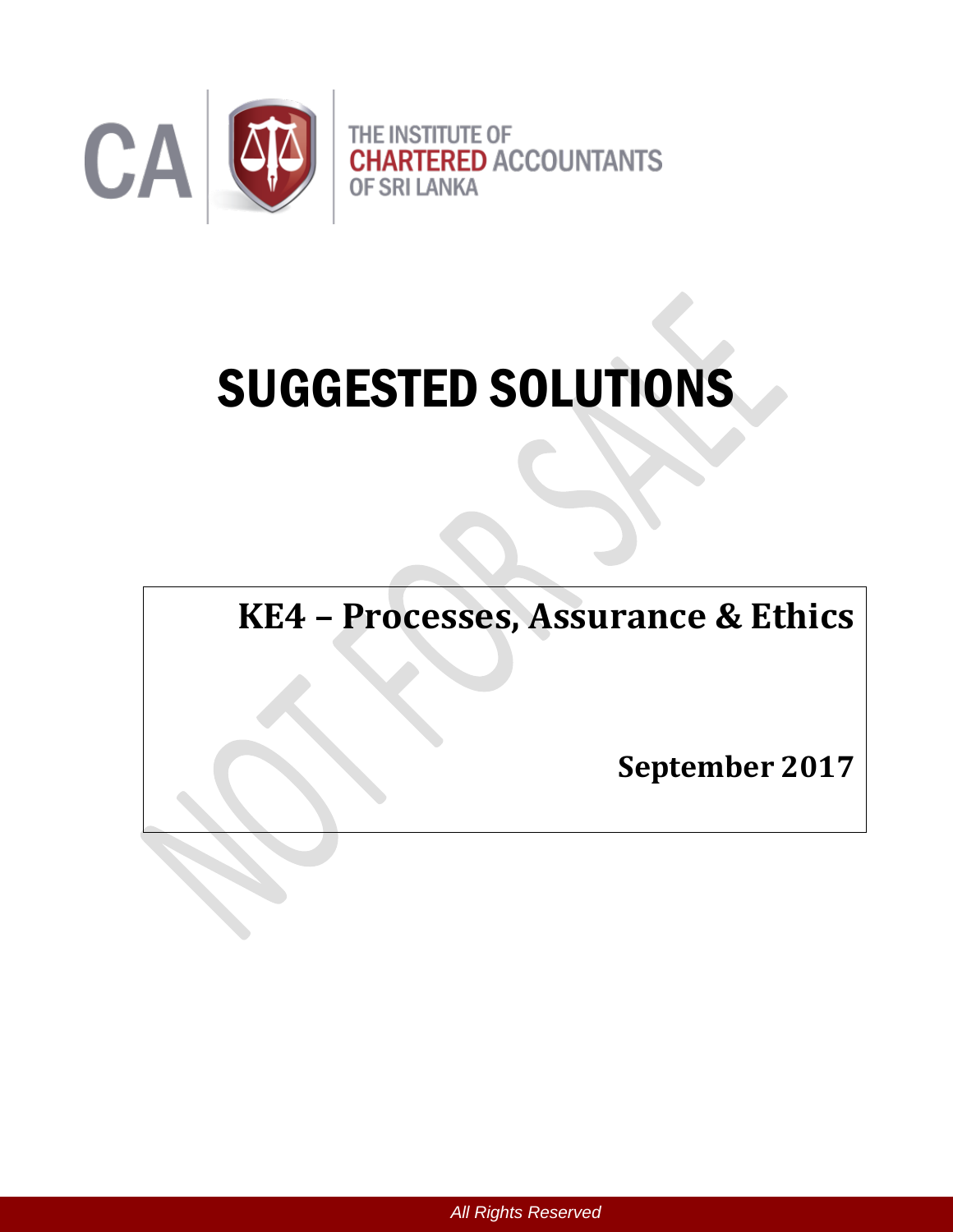# 1.1

| கற்றல்  வெளிப்பாடு/கள்: 1.2.2           |
|-----------------------------------------|
| பாடப் புத்தகக் குறிப்பு: பக்கம் 12 - 13 |
| சரியான விடை: B                          |

## 1.2

| கற்றல் வெளிப்பாடு/கள்: $1.3.1$     |  |  |
|------------------------------------|--|--|
| பாடப் புத்தகக் குறிப்பு: பக்கம் 32 |  |  |
| சரியான விடை : B                    |  |  |

## 1.3

| கற்றல் வெளிப்பாடு/கள்: 2.1.3          |  |  |
|---------------------------------------|--|--|
| பாடப் புத்தகக் குறிப்பு: பக்கம் $108$ |  |  |
| சரியான விடை : D                       |  |  |
|                                       |  |  |

 $\sum_{i=1}^n \alpha_i$ 

# 1.4

| கற்றல் வெளிப்பாடு/கள்: 2.1.3          |  |
|---------------------------------------|--|
| பாடப் புத்தகக் குறிப்பு: பக்கம் $108$ |  |
| சரியான விடை : $A$                     |  |
|                                       |  |

# 1.5

| கற்றல் வெளிப்பாடு/கள்: 2.2.2                  |
|-----------------------------------------------|
| ் பாடப் புத்தகக் குறிப்பு: பக்கம் $120^\circ$ |
| . சரியான விடை : B                             |

# 1.6

| கற்றல் வெளிப்பாடு/கள்: 2.3.1          |
|---------------------------------------|
| பாடப் புத்தகக் குறிப்பு: பக்கம் $140$ |
| சரியான விடை : $A$                     |

## 1.7

| கற்றல் வெளிப்பாடு/கள்: 2.6.3         |
|--------------------------------------|
| பாடப் புத்தகக் குறிப்பு: பக்கம் $10$ |
| சரியான விடை : $\bf A$                |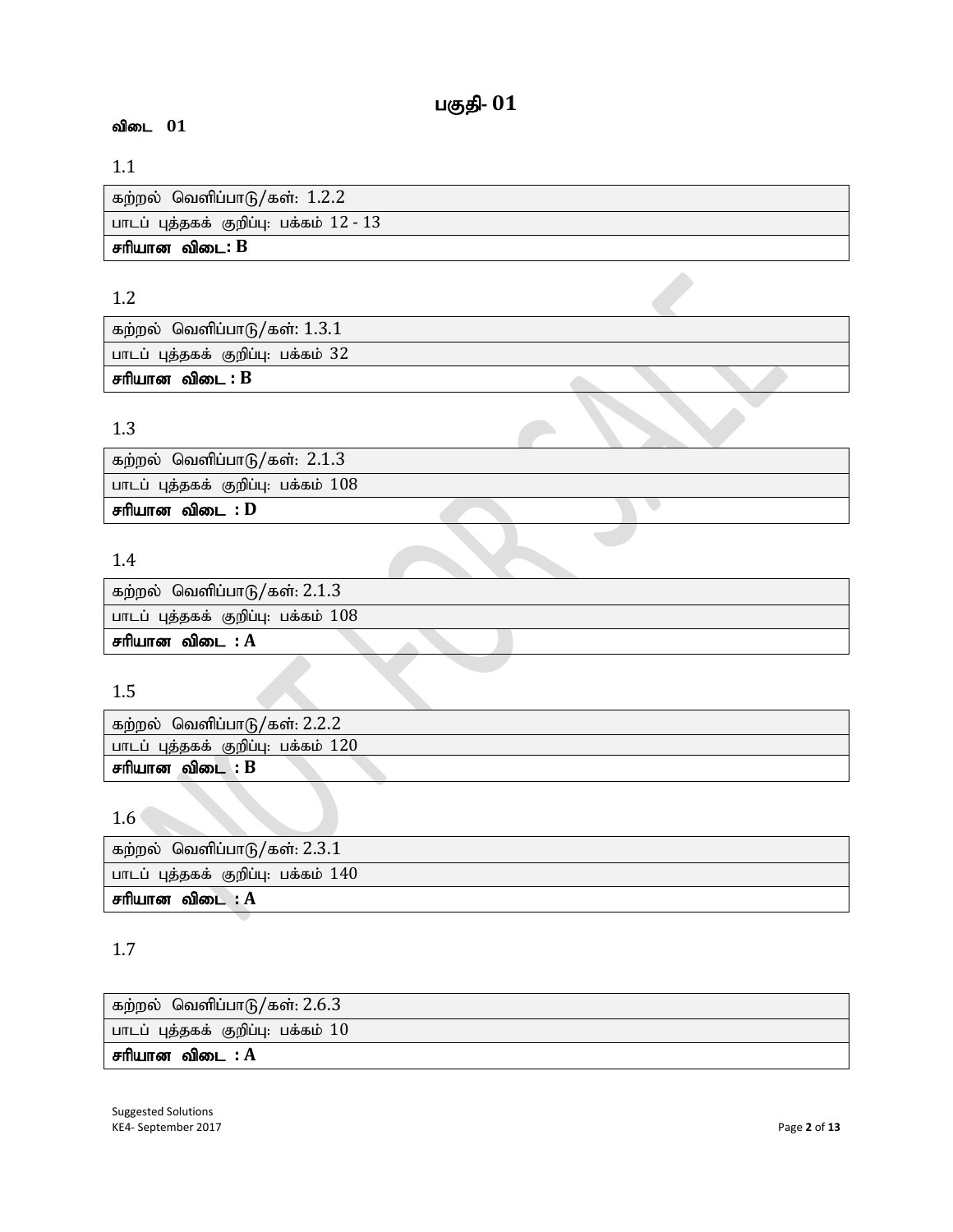## 1.8

| கற்றல் வெளிப்பாடு/கள்: 3.2.1            |
|-----------------------------------------|
| பாடப் புத்தகக் குறிப்பு: பக்கம் 228-230 |
| சரியான விடை : C                         |

 $\mathcal{L}^{\mathcal{L}}$ 

# 1.9

கற்றல் வெளிப்பாடு/கள்:  $3.3.1$ பாடப் புத்தகக் குறிப்பு: பக்கம் 235

சரியான விடை : **D** 

1.10

| கற்றல் வெளிப்பாடு/கள்: 4.1.1 |  |  |                                     |  |
|------------------------------|--|--|-------------------------------------|--|
|                              |  |  | பாடப் புத்தகக் குறிப்பு: பக்கம் 249 |  |

 $F$ ரியான விடை $: A$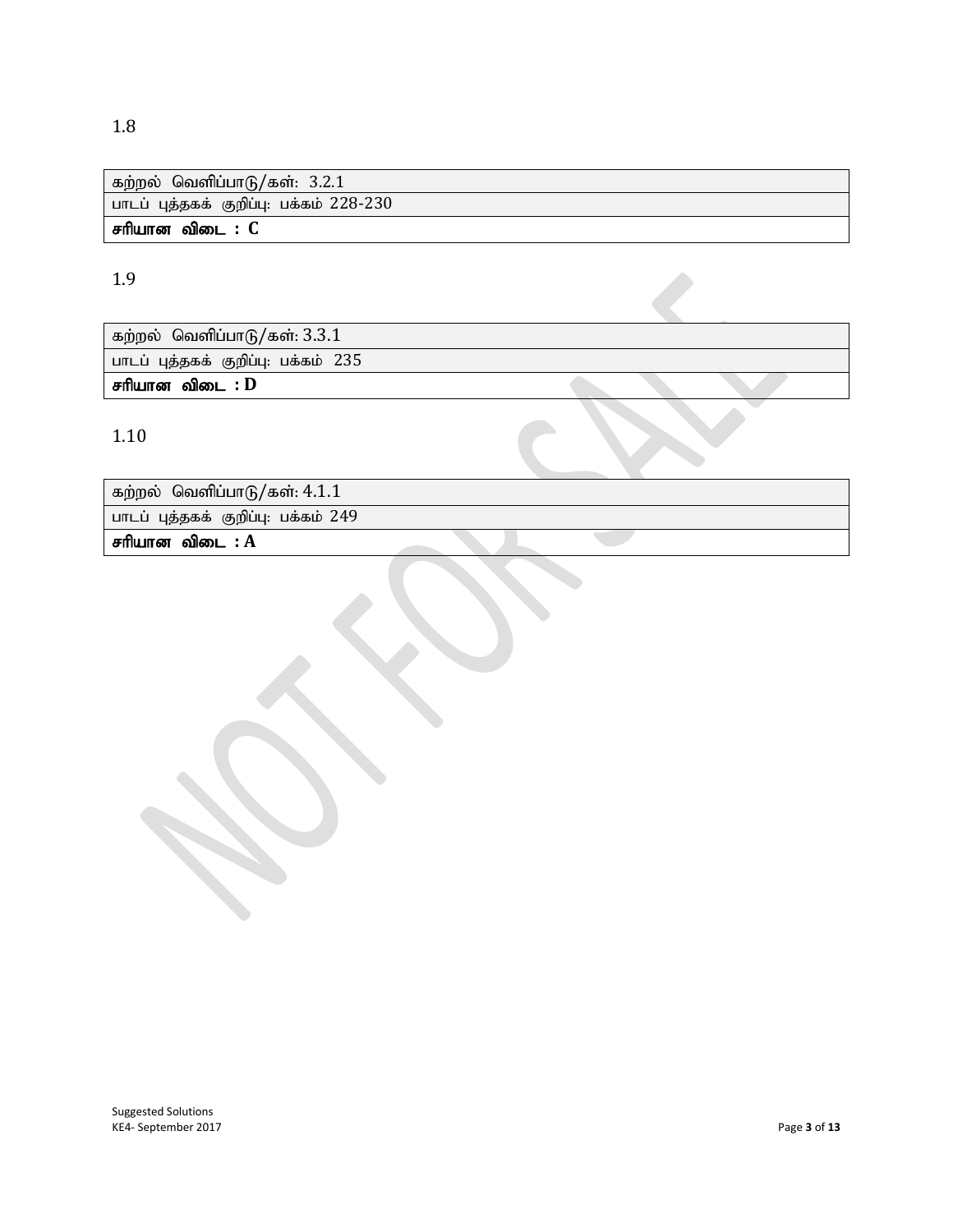2.1

|     | கற்றல் வெளிப்பாடு/கள் : 2.3.2                                                   |
|-----|---------------------------------------------------------------------------------|
|     | பாடப் புத்தகக் குறிப்பு: பக்கம் 135                                             |
| (a) | காசுப் பெறுகைகள் மற்றும் காசுக் கொடுப்பனவுகளை முதலில் பதிவு செய்யப்படும்<br>அது |
|     | புத்தகமாகும். (மூலப் பதிவேடு).                                                  |
| (b) | அது பெறுவனவுகள் மற்றும் கொடுப்பனவுகளை பதிவு செய்வதன் மீது கட்டுப்பாட்டை         |
|     | வழங்குகிறது.                                                                    |
| (c) | அது சகல பெறுவனவுகள் மற்றும் கொடுப்பனவுகளின் சுருக்கம் ஒன்றை வழங்குதன்           |
|     | மூலம் முகாமைத்துவ தகவல்களை காலக்கிரமமான முறையில் வழங்கி நிற்கின்றது.            |
| (d) | இது இரட்டைப் பதிவு கணக்குப் பதிவு முறையின் ஒரு கணக்காகும்.<br>மேலும்,           |
|     | (பொதுப் பேரேட்டுக் கணக்கு உதாரணம். குறிப்பிட்ட நேரத்தில் உள்ள<br>மீதியை         |
|     | தீா்மானித்தல்).                                                                 |
|     |                                                                                 |

2.2

கற்றல் வெளிப்பாடு/கள்:  $1.2.1$ 

பாடப் புத்தகக் குறிப்பு: பக்கம் 27

**எதிா்மறை இடா்கள்** என்பது சாத்தியமான வெளிப்பாடுகள் எதிா்பாா்ததை விட பாதகமானதாகவும்<br>மோசமானதாகவும் அமையும் இடா்களாகும். எனினும் அவை எதிா்பாா்த்ததை விட மிகச் மோசமானதாகவும் சாதகதானதாக அமையாது.

தந்திரரோபாய இடா்கள் என்பது சாத்தியமான வெளிப்பாடுகள் எதிா்பாா்த்ததை விட நல்லதாக அல்லது மோசமானதாக அமையும் இடர்களாகும்.

2.3

கற்றல் வெளிப்பா $\beta$ /கள்:  $2.1.1$ 

பாடப் புத்தகக் குறிப்பு: பக்கம் 76

- வழங்குநா் தோ்வு
- கட்டளையிடல் (பாதீட்டு வரையறைகளுக்குள்)
- பொருட்களின் விநியோகத்தை பெற்றுக்கொள்ளல்
- வழங்குநா்களுக்கு கொடுப்பனவுகளை செய்தல்

2.4

கற்றல் வெளிப்பாடு/கள்:  $2.5.2$ .

பாடப் புத்தகக் குறிப்பு: பக்கம் 217

- $\bullet$  கிரயங்களிலான அதிகரிப்பு அல்லது விற்பனை விலையிலான வீழ்ச்சி
- $\bullet$  இருப்புக்களின் நிலைமையில் பௌதீக சீா்குலைவு / பழுதடைவு
- பொருட்களின் வழக்கிழப்பு
- கம்பனியின் சந்தைப்படுத்தல் தந்திரோபயத்திற்கு அமைவாக நட்டத்திற்கு பொருட்களை உற்பத்தி செய்தல் மற்றும் விற்பனை செய்தல் என்ற தீா்மானம்.
- $\bullet$  உற்பத்தியில் / கிரயமிடலில் அல்லது கொள்முதலிலான தவறுகள்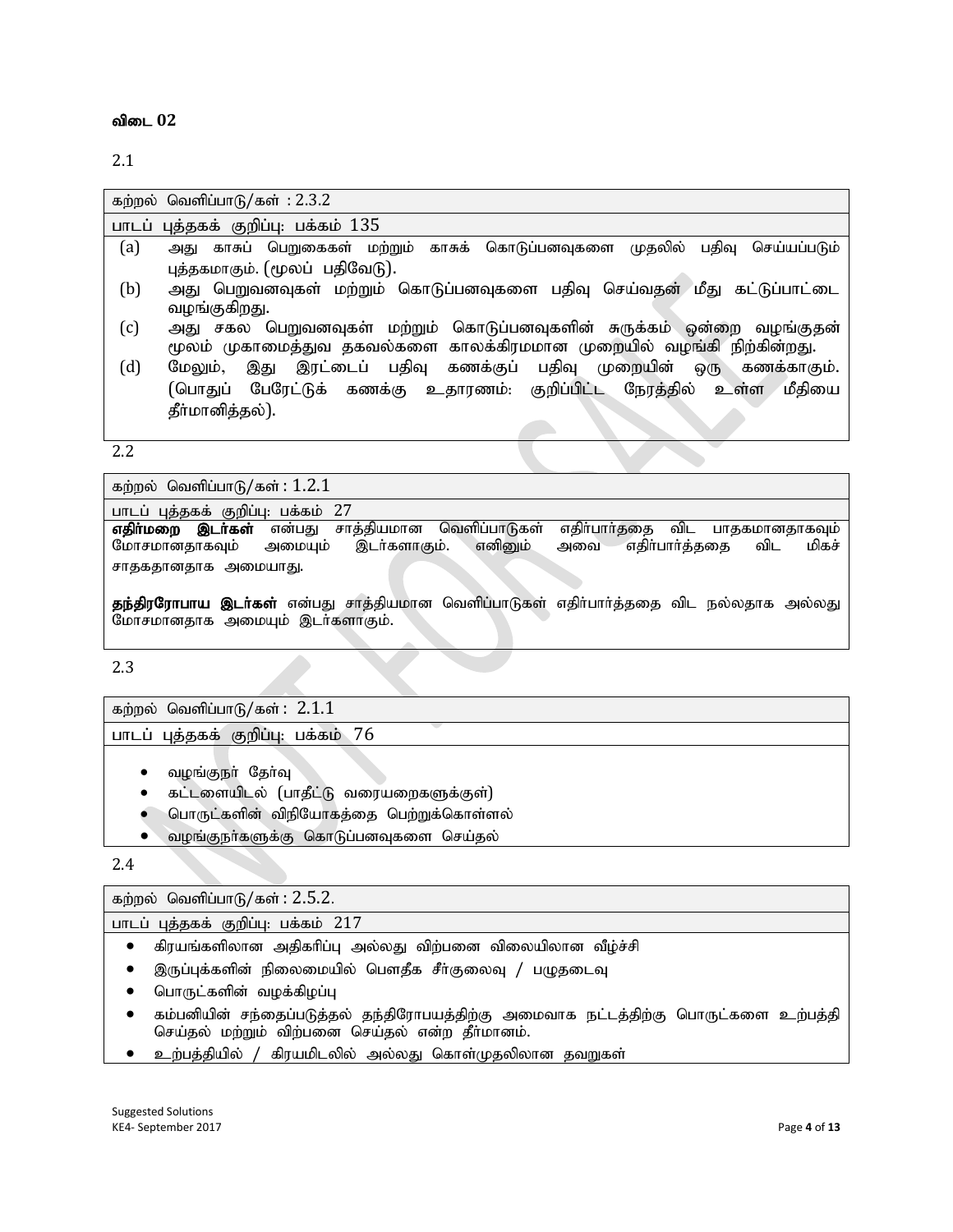2.5

| கற்றல் வெளிப்பாடு/கள்: $2.6.1$                                                                                                                                                                                                                                                                                               |
|------------------------------------------------------------------------------------------------------------------------------------------------------------------------------------------------------------------------------------------------------------------------------------------------------------------------------|
| பாடப் புத்தகக் குறிப்பு: பக்கம் 5                                                                                                                                                                                                                                                                                            |
| - விற்பனையாளரையும் (வழங்குநா்) வாங்குபவரையும் அடையாளப்படுத்தும் தரவுகள்<br>- பட்டியலுக்கான குறிப்பு<br>- பொருட்களின் விபரணம் மற்றும் தொகை<br>- ஆவணத்தை வெளியிட்ட திகதி மற்றும் பொருட்களின் விநியோகத் திகதி<br>- பொருட்களை நல்ல நிலையில் பெற்றுக் கொண்டமையை உறுதிப்படுத்தி வாங்குபவரின் பெயர்,<br>கையொப்பம் மற்றும் முத்திரை. |

2.6

| 4.O |                                                                                                                                              |  |
|-----|----------------------------------------------------------------------------------------------------------------------------------------------|--|
|     | கற்றல் வெளிப்பாடு/கள்: $3.4.1$                                                                                                               |  |
|     | பாடப் புத்தகக் குறிப்பு: பக்கம் 238                                                                                                          |  |
| (a) | (i)<br>கட்டுப்பாடுகளை பிரயோகிக்காமை; நடைமுறைப்படுத்தாமை<br>(ii)<br>கட்டுப்பாட்டின் மீதான கவனக்குறைவு<br>(iii)<br>கட்டுப்பாட்டை புறக்கணித்தல் |  |
| (b) | பராமரிப்பு<br>பொறிக்<br>தொகுதி<br>காலக்கிரமமான<br>இன்மையால்<br>உற்பத்தி<br>பமுதடைந்து<br>செயன்முறை தடைப்படலாம்                               |  |
| 2.7 |                                                                                                                                              |  |

| கற்றல் வெளிப்பாடு/கள்: $2.3.3$                                                                                                                                                                                                                                                                                                                |
|-----------------------------------------------------------------------------------------------------------------------------------------------------------------------------------------------------------------------------------------------------------------------------------------------------------------------------------------------|
| பாடப் புத்தகக் குறிப்பு: பக்கம் 140                                                                                                                                                                                                                                                                                                           |
| • காசுப்புத்தகத்தின்  பெறுவனவுகளின்  தினசரி  மொத்தமானது  அந்நாளில்<br>வைப்பிலிடப்பட்ட காசு மற்றும் காசோலைகள் மற்றும் வங்கிப் பரிமாற்றுகை ஊடாக<br>பெறப்பட்ட பணம் ஆகியவற்றுடன் ஒப்பீடு செய்யப்படல் வேண்டும்.<br>• வங்கி கணக்கு மீதியை காசேட்டு மீதியுடன் காலக்கிரமமான முறையில் ஒப்பீடு செய்து<br>வங்கிக் கணக்கிணக்கூற்றினை தயாரித்தல் வேண்டும். |
| பெறுவனவுகளை பிறப்பித்தல் மற்றும் அதனுடன் பதிவு செய்தல்<br>மற்றும் துல்லியத்<br>$\bullet$<br>தன்மையை சரிபார்க்கும் நபர் ஆகியவற்றிலான வேலைப்பகிர்வு                                                                                                                                                                                             |
| $\sim$ $\sim$                                                                                                                                                                                                                                                                                                                                 |

2.8

| கற்றல் வெளிப்பாடு/கள்: $4.2.2$                                                                                                                                                                    |
|---------------------------------------------------------------------------------------------------------------------------------------------------------------------------------------------------|
| பாடப் புத்தகக் குறிப்பு: பக்கம் 256                                                                                                                                                               |
| தொழில் தருநா்களுக்கு தகுதி வாய்ந்த தொழில் திறன்சாா் சேவைகள்<br>வழங்கப்படுவதை<br>உறுதிப்படுத்துவதற்கு தேவையான மட்டத்திலான <u> தொழில் திறன்சார் அறிவு</u><br><u>மற்றும்</u><br>திறன்களை பராமரித்தல் |
| தொழில் திறன்சாா் சேவைகளை வழங்கும் போது <u>சம்பந்தப்பட்ட நுட்பவியல் மற்றும் தொழில்</u><br><u>திறன்சார் நியமங்களுக்கு அமைவாக ஊக்கத்துடன் (diligently) செயற்படல்</u>                                 |

ô,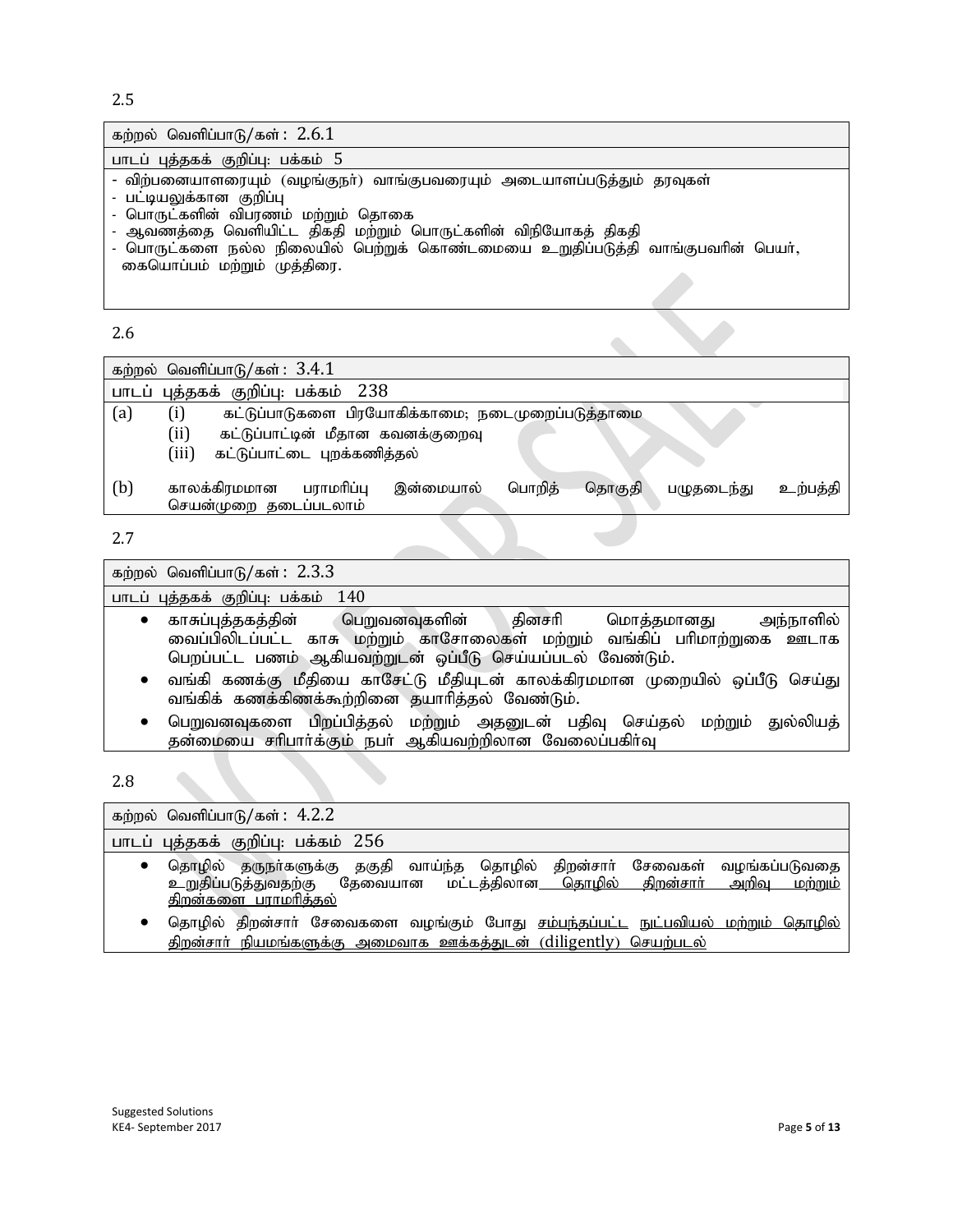2.9

| கற்றல் வெளிப்பாடு/கள்: $5.1.1$                                                         |  |  |  |
|----------------------------------------------------------------------------------------|--|--|--|
| பாடப் புத்தகக் குறிப்பு: பக்கம் 272 – 274                                              |  |  |  |
| பின்வரும்<br>வெளிவாரி கணக்காய்வானது உறுதிப்பாடு<br>நியமனங்கள்<br>தொடர்பான<br>பண்புகளை  |  |  |  |
| கொண்டுள்ளது.                                                                           |  |  |  |
| முடிவை அல்லது அபிப்பிராயத்தை வெளிப்படுத்துவாா்<br>(நேர்முறை<br>கணக்காய்வாளர்<br>ஒரு    |  |  |  |
| வடிவம்/ உண்மையான மற்றும் நியாயமான பிரதிபலிப்பு)                                        |  |  |  |
| வெளிவாரிக் கணக்காய்வு நியமனத்தில் முத்தரப்பு தொடா்பு காணப்படும்<br>அவையாவன:<br>٠       |  |  |  |
| கணக்காய்வாளர் / பயிலுநர், முகாமை, பங்குதாரர்கள்.                                       |  |  |  |
| கணக்காய்வு அபிப்பிராயம் விடயப்பொருளான நிதிக்கூற்றுக்கள் மீது வெளிப்படுத்தப்படும்.<br>٠ |  |  |  |
| அபிப்பிரயாத்தை வெளிப்படுத்துவதற்கான நிபந்தனைகள் - SLASs                                |  |  |  |

 $\bullet$  விடயப் பொருள் மீதான மதிப்பீடு அல்லது அளவீடு

#### 2.10

கற்றல் வெளிப்பாடு/கள்:  $5.5.14$ 

பாடப் புத்தகக் குறிப்பு: பக்கம் 303

"போதுமான தன்மை" மற்றும் "பொருத்தமான தன்மை" ஆகியன ஒன்றிற்கொன்று தொடர்புடையவை மட்டுமல்லாது, கட்டுப்பாட்டு பரிசோதனைகள் மற்றும் கணிசமான வழிமுறைகள் ஆகிய இரண்டிற்கும் பிரயோகிக்கப்படுகின்றது.

- போதுமான தன்மை, கணக்காய்வுச் சான்றுகளின் **தொகைகளிலான** ஒரு அளவீடாகும்
- **பொருத்தமான தன்மை**, கணக்காய்வுச் சான்றுகளின் **தரம் அல்லது நம்பகத் தன்மை** ஆகியவற்றின் அளவீடாகும்.

கணக்காய்வு செய்யப்படும் பகுதியிலான இடர்களின் அளவானது தேவைப்படும் கணக்காய்வுச்<br>சான்றுகளின் **அளவினை** பாதிக்கிறது. மேலும் அது பெறப்பட்ட கணக்காய்வுச் சான்றுகளின் கணக்காய்வுச் தரத்தினாலும் பாதிக்கப்படுகிறது.

. . . . .<br>சான்றுகள் உயர்தரமானவையாக இருந்தால் கணக்காய்வாளருக்கு குறைதரமான சான்றுகளின் போது பெறும் சான்றுகளின் அளவிலும் குறைவான சான்றுகளே தேவைப்படும். எனினும், குறைதரமான சான்றுகளை அதிகளவில் பெற்றுக்கொள்வது அதன் குறைதரத்தை ஈடு செய்யாது.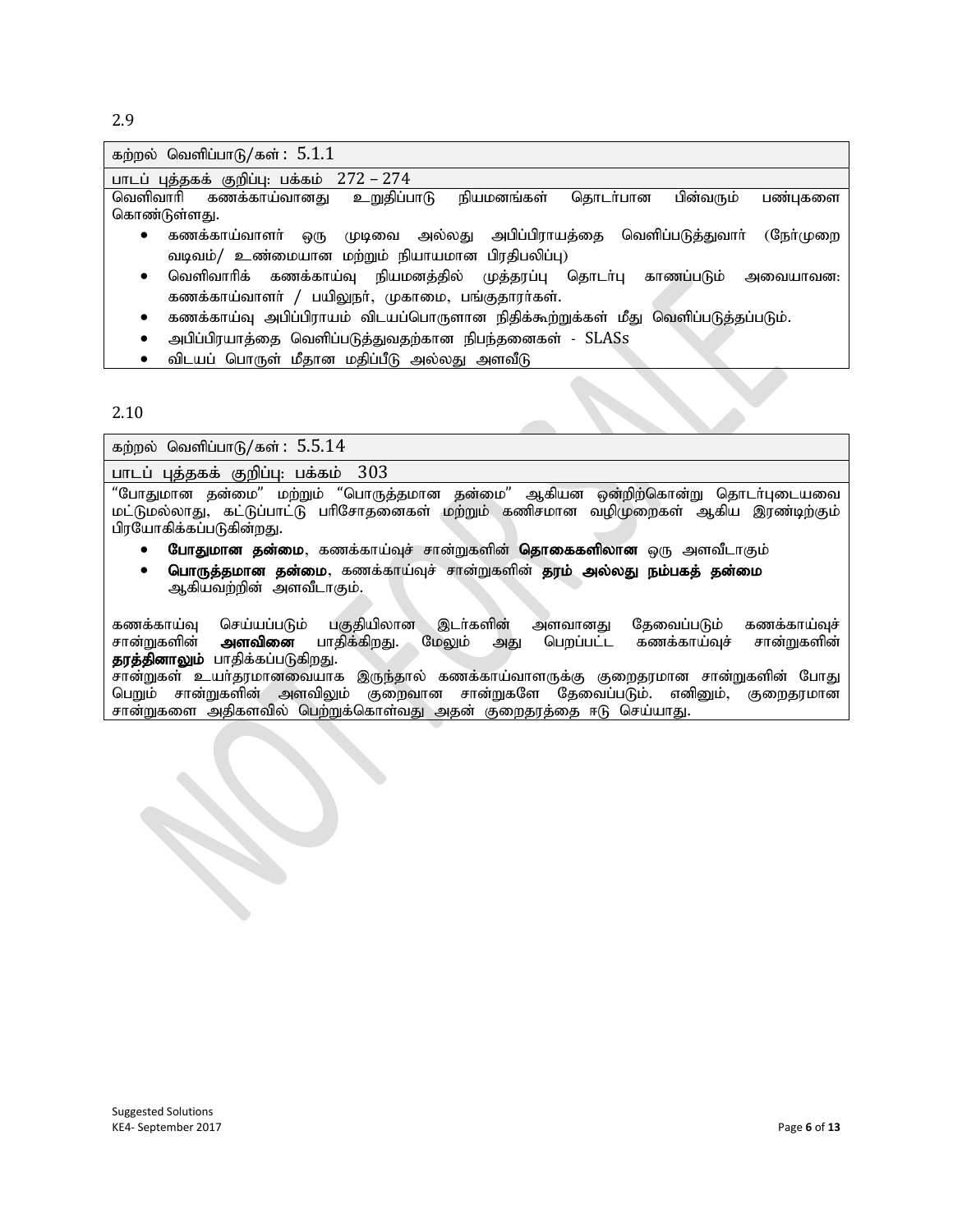## பகுதி 2

#### விடை 03

தொடர்புடைய கற்றல் வெளிபாடு/ கள்:  $1.8.1 \& 21.9.1$ பாடப்புத்தகக் குறிப்பு : பக்கம்  $66 - 68$ 

#### பரிந்துரைக்கப்பட்ட விரிவான விடைகள்

(a)

- பயனுறுதி வாய்ந்த உள்ளகக் கட்டுப்பாட்டு முறைமையினை கம்பனி கொண்டிருப்பதை உறுதிப்படுத்தல், அதன் பணிப்பாளர் சபையின் பொறுப்பாகும்.
- $(b)$  (மகாமைத்துவத்தின் பொறுப்பிலான பகுதிகள்:
	- அவா்கள் நிறுவனத்திற்கு கட்டுப்பாடுகளை <u>அறிமுகம் செய்தல் வேண்டும்</u>.
	- அவர்கள் கட்டுப்பாடுகளின் வடிவமைப்பை <u>அங்கீகரிக்கல் வேண்டும்</u>.
	- அவர்கள் கட்டுப்பாடுகள் முறையாக <u>நடைமுறைப்படுத்தப்பட்டுள்ளதை</u> உறுதிப்படுத்தல் வேண்டும்.
	- அவர்கள் கட்டுப்பாட்டு தகவல்கள் தொடர்புடைய நபர்களுக்கு <u>தொடர்பாடப்பட்டிருப்பதை</u> உறுதி செய்ய வேண்டும்.
	- அவர்கள் கட்டுப்பாடுகளின் <u>பயனுறுதித் தன்மை மீள்பரிசீலனை</u> செய்வதுடன் பணிப்பாளர் சபைக்கு அல்லது கணக்காய்வுக் குழுவிற்கு <u>அறிக்கையிடல் வேண்டும்</u>.
- (c) உள்ளக மற்றும் வெளியக கணக்காய்வாளர்கள், உள்ளகக் கட்டுப்பாடுகள் தொடர்பாக<br>மு<u>காமைக்குவக்கிற்கு ககவல்கள்</u> மற்றும் <u>பரிந்துரைகளை</u> வழங்குநர், எனினும் அவர்கள் <u>முகாமைக்குவக்கிற்கு ககவல்கள்</u> மற்றும் <u>பரிந்துரைகளை</u> வழங்குநா், எனினும் <u>உ</u>ள்ளகக் கட்டுப்பாடுகள் <u>தொடர்பாக நேரடியாக பொறுப்புடையவர்கள்</u> அல்லா்

வெளிவாரிக் கணக்காய்வாளர்கள் <u>வருடாந்த கணக்காய்வு செயன்முறையின் அங்கமாக</u> உள்ளகக் கட்டுப்பாடுகளின் பயனுறுதித் தன்மையை கருதுவா் அவா்கள் உள்ளக <u>நிதிக்கட்டுப்பாடுகளில்</u> <u>கண்டுபிடித்த</u> <u>குறைகள் பற்றி கணக்காய்வுக் குழுவிற்கு அறிக்கையிடுவா்</u> எனினும், வெளிவாாிக் கணக்காய்வாளர்கள் <u>உள்ளகக் கட்டுப்பாடுகள் தொடர்பாக நோடி பொறுப்பை கொண்டவரல்</u>லா்

<u>உள்வாரிக் கணக்காய்வாளர்கள் உள்ளகக் கட்டுப்பாட்டு முறைமைகள் தொடர்பாக விசாரணை</u><br>செய்கு முகாமைக்கு, கணக்காய்வ குமவிற்கு அல்லது பணிப்பாளர் சபைக்கு தமது <u>கணக்காய்வு குழுவிற்கு அல்லது பணிப்பாளர் சபைக்கு தமது</u> <u>கண்டுபிடிப்புக்களையும்</u> <u>பரிந்துரைகளையும் அறிக்கையிடுவர். எனினும், உள்ளகக்</u><br><u>கணக்காய்வாளர்கள் உள்ளகக் கட்டுப்படுகள் மீது எவ்வித பொறுப்புக்களையும்</u> <u>கணக்காய்வாளர்கள் உள்ளகக் கட்டுப்படுகள் மீது எவ்வித பொறுப்புக்களையும்</u> <u>கொண்டவரல்லர்.</u>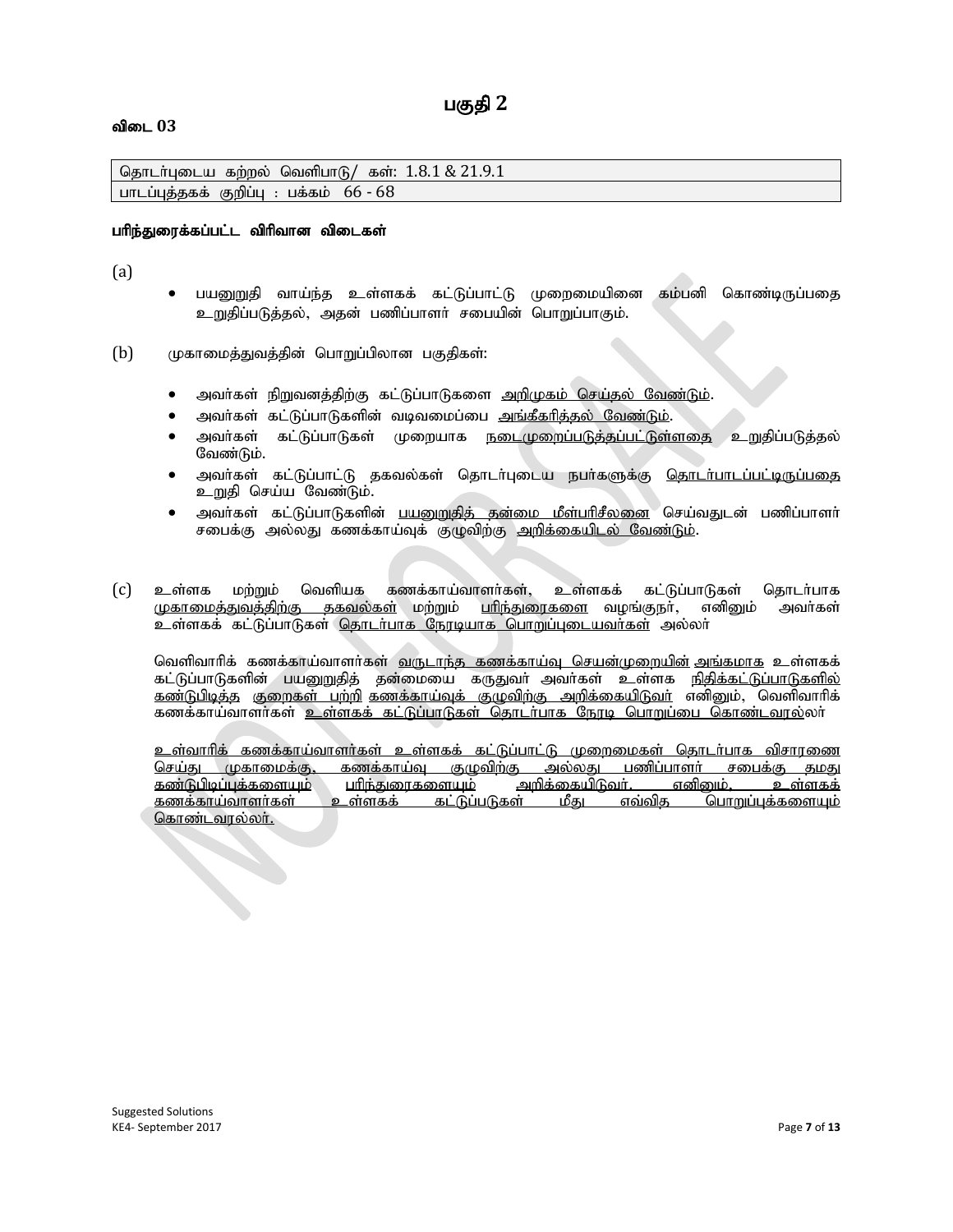```
தொடர்புடைய கற்றல் வெளிபாடு/ கள்: 4.2.1 \& 5.1.2பாடப்புத்தகக் குறிப்பு: பக்கம் 252 / 277
```
#### பரிந்துரைக்கப்ட்ட விரிவான விடை

- (a) கணக்காய்வாளர்கள் ஒழுக்க நெறிசார் முறையில் நடத்தல் வேண்டும் என்பதற்கு பல்வேறுபட்ட காரணங்கள் உண்டு.
	- $(i)$  ஏனையவர்கள் கணக்காய்வாளர்களினால் உருவாக்கப்படும் நிகிக்கூற்றுக்களின் துல்லியத் தன்மையில் தங்கி உள்ளனர். பிரசுரிக்கப்பட்ட நிதி அறிக்கைகள் ்கம்பனியின் நிதி நிலை மற்றும் நிதிப் பெறுபேறு பற்றிய உண்மையான மற்றும்<br>நியாயமான பிரதிபலிப்பை வழங்க வேண்டும். எனவே கம்பனியின் பிரகிபலிப்பை உரிமையாளர்கள் அவர்களின் முதலீடுகள் பற்றி அறிவிக்கப்பட்ட முடிவுகளை<br>எடுக்க முடியும். அரசாங்கம் நேர்மையான நிதி அறிக்கைகளை வேண்டி எடுக்க முடியும். அரசாங்கம் நேர்மையான நிதி அறிக்கைகளை வேண்டி<br>நிற்கின்றது. எனெனில் வணிகம் அது செலுக்க சரியான வரியினை நிற்கின்றது. ஏனெனில் வணிகம் அது செலுத்த செலுத்தியுள்ளது என்பதை உறுதி செய்வதற்கு.
	- (ii) வாடிக்கையாளா் கணக்காளா் குறித்த துறையில் தேவையான நிபுணத்துவத்தை<br> கொண்டுள்ளாா் என்று நம்புவதால் அவாிடம் கணக்கீட்டு ஆலோசனைகளை கொண்டுள்ளார் என்று நம்புவதால் அவரிடம் கணக்கீட்டு ஆலோசனைகளை<br>பெற்றுக் கொள்கின்றனர். ஆகவே, வாடிக்கையாளர்களின் எதிர்பார்ப்பை ின்றனர். ஆகவே, வாடிக்கையாளர்களின் எதிர்பார்ப்பை<br>கணக்காளர்கள் கணக்கீட்டு நியமங்கள் தொடர்பான அடைவதற்காக பொருத்தமான அறிவையும் குறித்த பகுதிகளாலான வேலைகளை திறன்பட செய்வதற்கான நிபுணத்துவத்தையும் கொண்டிருத்தல் வேண்டும்.
- (b) (i) உறுதிப்பாட்டு நியமனங்கள் <u>பொருத்தமான விடயப் பொருளொன்றை</u> <u>கொண்டிருத்தல் வேண்டும். உறுதிப்பாட்டு நியமனங்களுக்கான பொருத்தமான</u> விடயப் பொருளானது இனம் காணக்கூடியதாகவும் சேமிக்கக் கூடியதாகவும் இருத்தல் வேண்டும்.

இது பல்வேறு வடிவங்களை எடுக்கலாம்: அவையாவன:

- நிதிப் பெறுபேறுகள். (உதாரணம்: வரலாற்று நிதித் தகவல்கள்),
- நிதியல்லா பெறுபேறுகள். (உதாரணம்: முக்கிய பெறுபேறு இனம்காட்டி(KPI)),
- பௌதீக குணவியல்புகள் (உதாரணம்: உற்பத்தி வசதியின் கொள்ளளவு)
- முறைமைகள் மற்றும் செயன் முறைகள் (உதாரணம்: உள்ளகக் கட்டுப்பாடு)
- நடத்தைகள் (உதாரணம்: சட்டம் மற்றும் ஒழுங்களிலுடான இசைவாக்கம்)

(ii)

- தொடர்புடைமை: (தகவல்களை பயன்படுத்தும் பயன்பாட்டாளர்களின் குறித்த தேவைக்கு தொடர்புடையதாக இருத்தல் வேண்டும்)
- பூரணத்துவம்
- நம்பகத் தன்மை
- நடுநிலைமை (பக்கச்சார்பின்றி இருத்தல்)
- விளங்கக் கூடிய தன்மை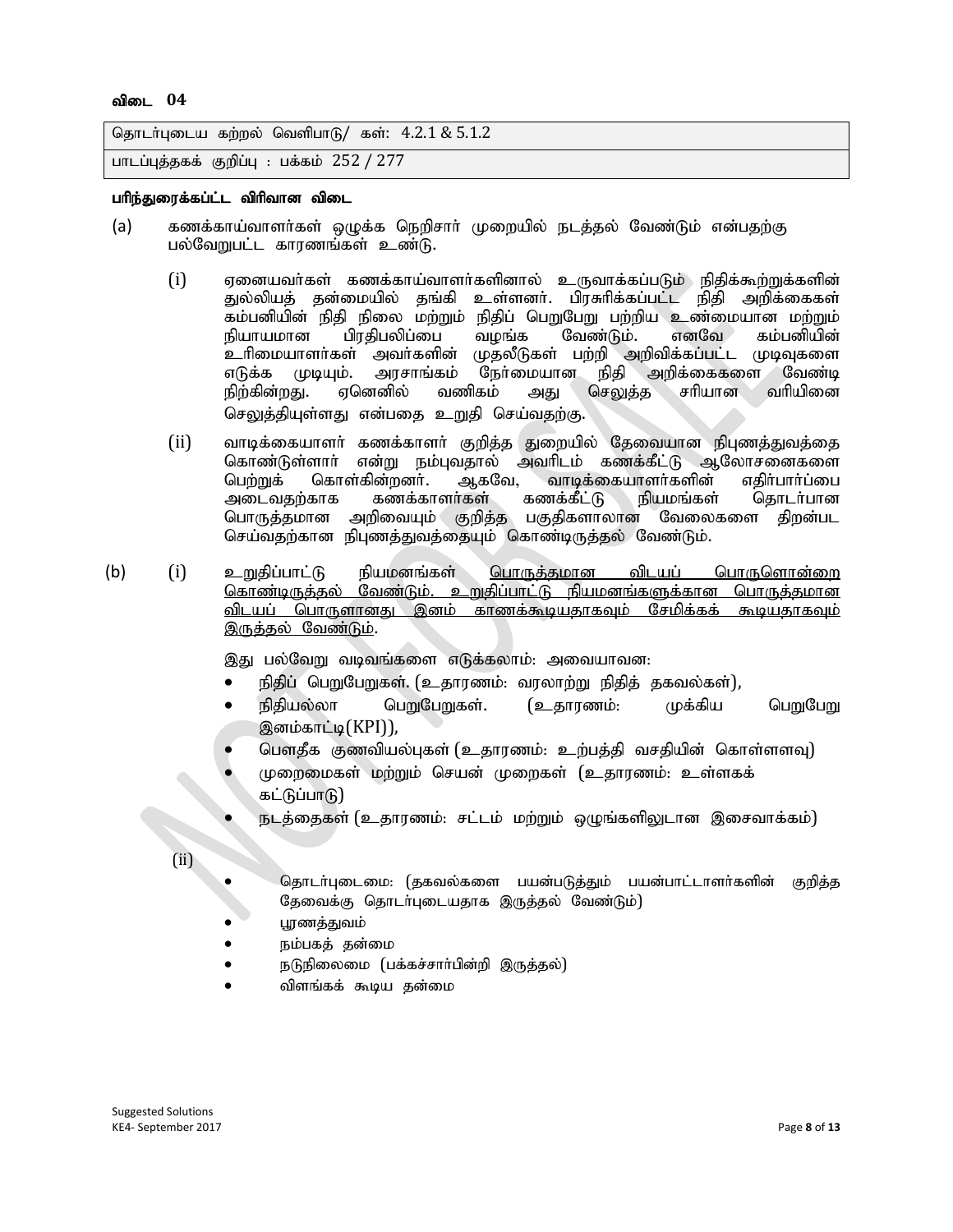|                                          |  | தொடர்புடைய கற்றல் வெளிபாடு/ கள்: 5.5.4 & 5.12. |
|------------------------------------------|--|------------------------------------------------|
| பாடப்புத்தகக் குறிப்பு : பக்கம் $303,89$ |  |                                                |

#### பரிந்துரைக்கப்பட்ட விரிவான விடைகள்:

(a)

(i)

- **தொடா்புடைடையானது** கணக்காய்வு வழிமுறையின் நோக்கம் மற்றும் கருத்திற் கொள்ளப்படும் நிதிக்கூற்று உறுதிச் சொல் ஆகியவற்றிக்கிடையேயான தர்க்க ரீதியான தொடர்பை கருதி நிற்கிறது.
- **நம்பகத் தன்மையானது** தயாரிப்பு மற்றும் பராமரிப்பிலான கட்டுப்பாடுகள் உள்ளடங்கலாக தகவல்களின் இயல்பு மற்றும் மூலம் ஆகியவற்றால் தாக்கம் செலுத்தப்படுகின்றது.

(ii)

| கணக்காய்வு வழிமுறை      | நம்பகத் தன்மை                                                   |
|-------------------------|-----------------------------------------------------------------|
| விற்பனை பட்டியல்களையும் | வெளிவாரி<br>எனவே<br>இது<br>உள்ளக<br>மூலகமாகும்.                 |
| விநியோகச் சிட்டைகளையும் | உறுதிப்படுத்தலை<br>விட<br>தன்மை<br>நம்பகத்<br>குறைவான           |
| சரி பார்த்தல்           | உடையது.                                                         |
|                         |                                                                 |
|                         | அல்லது                                                          |
|                         |                                                                 |
|                         | விநியோகச்<br><u>சிட்டை பெறுநரால் கையொப்பமிடப்படும் </u><br>போது |
|                         | <u>வெளிவாரி கணக்காய்வுச் சான்றை</u><br>எனினும்<br>வமங்கலாம்.    |
|                         | கையொப்பமிட்டாா்<br>உறுதிப்படுத்தல்<br>யார்<br>என்பகை            |
|                         | ஏனெனில்<br>முத்திரை<br>அமையலாம்<br>கடினமானதாக                   |
|                         | பதிக்கப்படாது இருக்கலாம்                                        |
| கடன்படுநரிடம் நேரடியான  | ஊள்ளக மூலங்களை வெளியக மூலங்கள் மிகவும் நம்பகத்                  |
| உறுதிப்படுத்தலைக் கோரல் | தன்மை வாய்ந்தவை                                                 |
|                         |                                                                 |

#### (b)

| உள்ளகக் கட்டுப்பாட்டு சரிபார்த்தல்கன்                                                                              | கட்டுப்பாட்டு நோக்கம்                                                                                                                                     |
|--------------------------------------------------------------------------------------------------------------------|-----------------------------------------------------------------------------------------------------------------------------------------------------------|
| பட்டியலானது பொருள் பெறுகை குறிப்பு (GRN)<br>கொள்வனவு கட்டளை<br>ஆகியவற்றிற்கு<br>மற்றும்<br>எதிராக சரிபார்த்தல்.    | தொகையில்<br>சரியான<br>பொருட்கள்.<br>சரியான<br>விநியோகிக்கப்பட்டன<br>மற்றும்<br>வழங்குநா்<br>சரியான விலையில் பட்டியலிட்டுள்ளார் என்பதை<br>உறுதிப்படுத்தல். |
| பட்டியல் விபரங்கள் சரிபார்க்கப்படல்                                                                                | என்பதை<br>சரியானகா<br>கொகை<br>பட்டியல்<br>எண்கணித ரீதியாக சரிபாாத்தல். இது<br>பட்டியல்<br>தயாரிக்கப்படாத<br>கணனியால்<br>போது<br>அவசியமாகிறது.             |
| கொடுப்பனவுகளுக்காக<br>பட்டியல்<br>முறையாக<br>அங்கீகரிப்படல் வேண்டும்.                                              | முறையற்ற கொடுப்பனவுகளை தடுத்தல்                                                                                                                           |
| சரிபார்த்து<br>செய்யும்<br>பதிவு<br>பட்டியலை<br>வேறொருவா் வழங்குநருக்கான<br>நபரல்லாது<br>கொடுப்பனவுகளை மேற்கொள்ளல் | வேலைப் பகிர்வு.<br>இது<br>பிழையான<br>நபர்<br>ஒரு<br>(மோசடியான) கொடுப்பனவுகளை<br>செய்யும்<br>இடரை குறைத்தல்.                                               |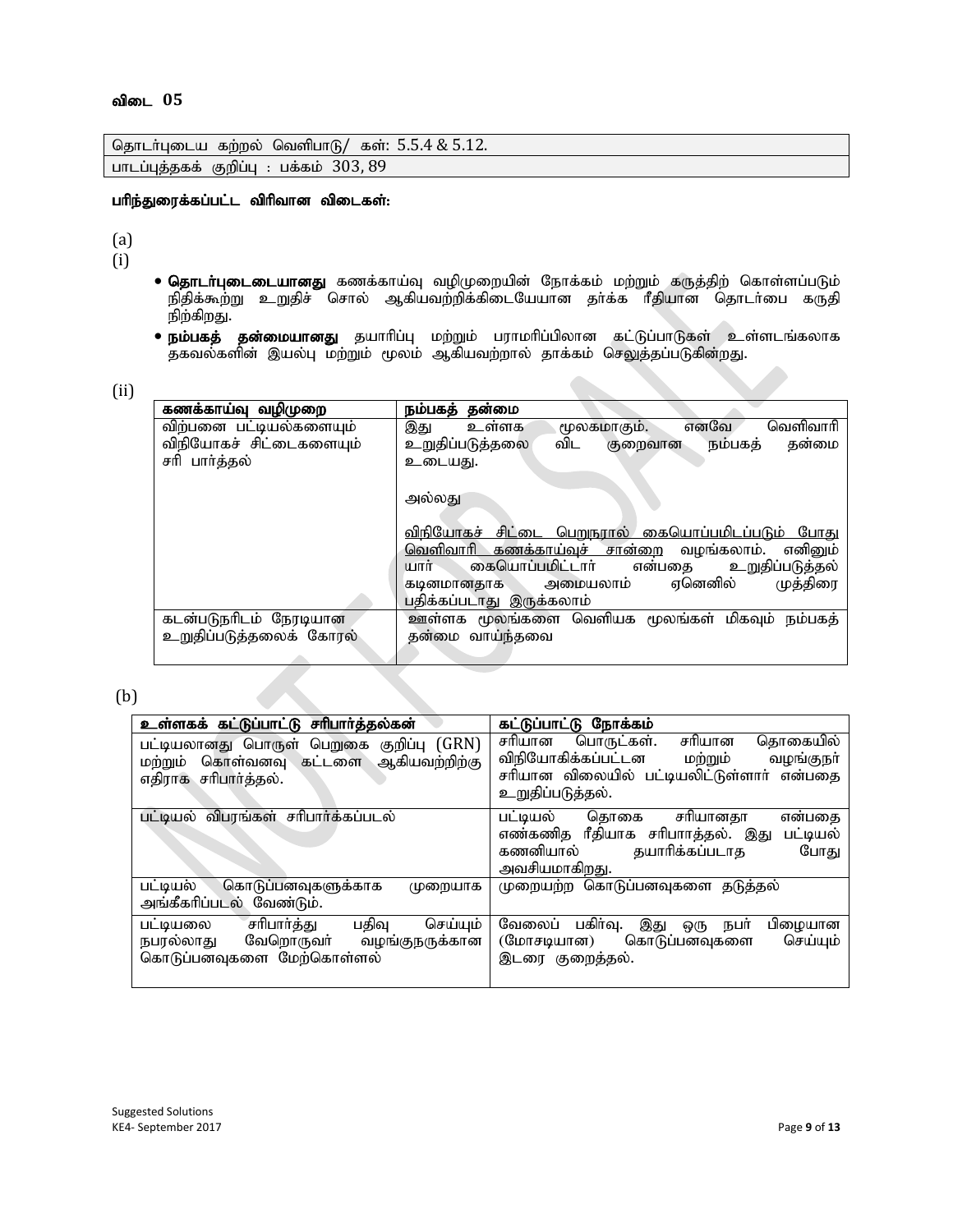| தொடர்புடைய கற்றல் வெளிபாடு/ கள்: 5.5.2 & 5.5.3 |  |
|------------------------------------------------|--|
| பாடப் புத்தகக் குறிப்பு : பக்கம் 304 -306,313  |  |

#### பரிந்துரைக்கப்பட்ட விரிவான விடைகள்

#### கட்டுப்பாட்டு பரிசோதனைகள் மற்றும் கணிசமான வழிமுறைகள்

(a) கட்டுப்பாட்டு பரிசோதனைகளாவன, நிதிக்கூற்று உறுதிச் சொற்கள் மட்டத்திலான பொருண்மை <u>வாய்ந்த வழுக்களை தடுத்தல், இனம்காணல் மற்றும் திருத்தியமைத்தல் தொடர்பாக உள்ளகக்</u> <u>கட்டுப்பாட்டு முறைமையின் பயனுறுதியை மதிப்பிட வடிவமைக்கப்படும் கணக்காய்வு செயன்</u> <u>முறைகளாகும்.</u>

அடுத்த பக்கத்தில் கணிசமான வழிமுறைகள் பொருண்மை வாய்ந்த விடயங்கள் மீது மேற்கொள்ளப்படும். இவை <u>நிதிக்கூற்றுக்களில் உள்ள தகவல்களை (உறுதிச் சொற்களை)</u> <u>சரிபார்க்கும் வழிமுறைகளாகும். கணிசமான வழிமுறைகள் கணக்காய்வொன்றில் எப்போதும்</u> செயற்படுத்தப்படுவதுடன் அவை நிதிக்கூற்றுக்களில் அறிக்கையிடப்பட்ட விடயங்களில் உள்ள <u>பொருண்மை வாய்ந்த வழுக்களை கண்டறிய செய்யப்படுகிறது. இது இரண்டு வகைப்படும்.</u> <u>ண்று விபரமான பரிசோதனைகள் மற்றையது பகுப்பாய்வு நடைமுறைகள்</u>.

<u>கணிசமான வழிமுறைகள் கட்டுப்பாட்டு பரிசோதனையிலிருந்து வேறுபட்டவை கட்டுப்பாட்டு</u> <u>பரிசோதனைகள் கட்டுப்பாடுகளின் பயனுறுதியை பரிசீலிக்கிறதே தவிர நிதிக்கூற்று உறுதிச்</u> <u>சொர்களை பரிசீலிப்பகில்லை. சில கணிசமான வமிமுறைகள் கணக்காய்வின் போகு</u> <u>எப்போதும் செய்யப்படுகின்றன</u>. எனினும் கட்டுப்பாட்டு பரிசோதனைகளை செய்வது எப்போதும் கட்டாயமானதல்ல கணிசமான வழிமுறைகளின் அளவானது <u>உள்ளகக் கட்டுப்பாடுகளின் உறுதி</u><br>மற்றும் கணக்காய்வாளரின் கட்டுப்பாட்டு பரிசோகனைகளின் முடிவகள் அ.கியவற்றில் <u>. கணக்காய்வாளரின் கட்டுப்பாட்டு பரிசோதனைகளின் முடிவுகள் ஆகியவற்றில்</u> <u>தங்கியிருக்கும். கணிசமான பரிசோதனைகள் நிதிக்கூற்று உறுதிச் சொற்கள் தொடர்பாக</u> <u>சான்றுகள் வழங்க வடிவமைப்பட்டவை</u>.

(b)

- கம்பனியின் களஞ்சிய ஊழியா்களினால் மேற்கொள்ளப்படும் தொக்கெடுப்பினை அவதானித்தல்.
- $\bullet$  சில பரிசோதனைகளை மேற்கொள்ளல்: (மாதிரி கணிப்பீடு / தொக்கெடுப்பு) இருப்பு நிரற் பட்டியலிலுள்ள உருப்படிகளை களஞ்சியசாலையில் உள்ள பௌதீக உருப்படிகளுக்கு தேடல்.
- ஆண்டிறுதி இருப்பிலுள்ள தொக்குகளின் பட்டியல் நிரலை கூட்டிப்பார்த்தல் மற்றும் அதன் கூட்டுத்தொகை நிதிக்கூற்றுக்களிலும் உள்ள இருப்புத் தொகையுடன் சரிபாா்த்தல்.
- நிரற்பட்டியலிலுள்ள ஒவ்வொரு உருப்படிகளின் தொகையினை கிரயம் அல்லது விற்பனை<br>விலை ஆகியவற்றின் குறைந்ததால் பெருக்கி அதனை கம்பனியால் வழங்கப்பட்ட விலை ஆகியவற்றின் குறைந்ததால் பெருக்கி அதனை கம்பனியால் வழங்கப்பட்ட<br>மதிப்பீட்டுடன் ஒப்பிடல். கம்பனியின் ஆண்டிறுதி மதிப்பீட்டுடனான குறிப்பிடத்தகு மதிப்பீட்டுடனான வித்தியாசங்களை புலன் விசாரணை செய்தல்.
- காலம் கடந்த இருப்புக்களுக்காக கம்பனியினால் ஏற்பாடு செய்யப்பட்டுள்ள ஏற்பாடுகளை<br>சரிபார்த்தல். உதாரணமாக நான்கு மாதங்களுக்கு முன்னால் கடைசி கொள்வனவு முன்னால் கடைசி திகதியுடைய பொருட்களையும் நான்கு மாதங்களுக்கு முன்னால் கடைசி விற்பனைத் திகதியை உடைய பொருட்களையும் பரிசீலித்தல். இந்த பரிசோதனைகள் இருப்பிலிருந்து பதிவழிக்கப்பட வேண்டிய இருப்புக்களை இனம்காட்டலாம்.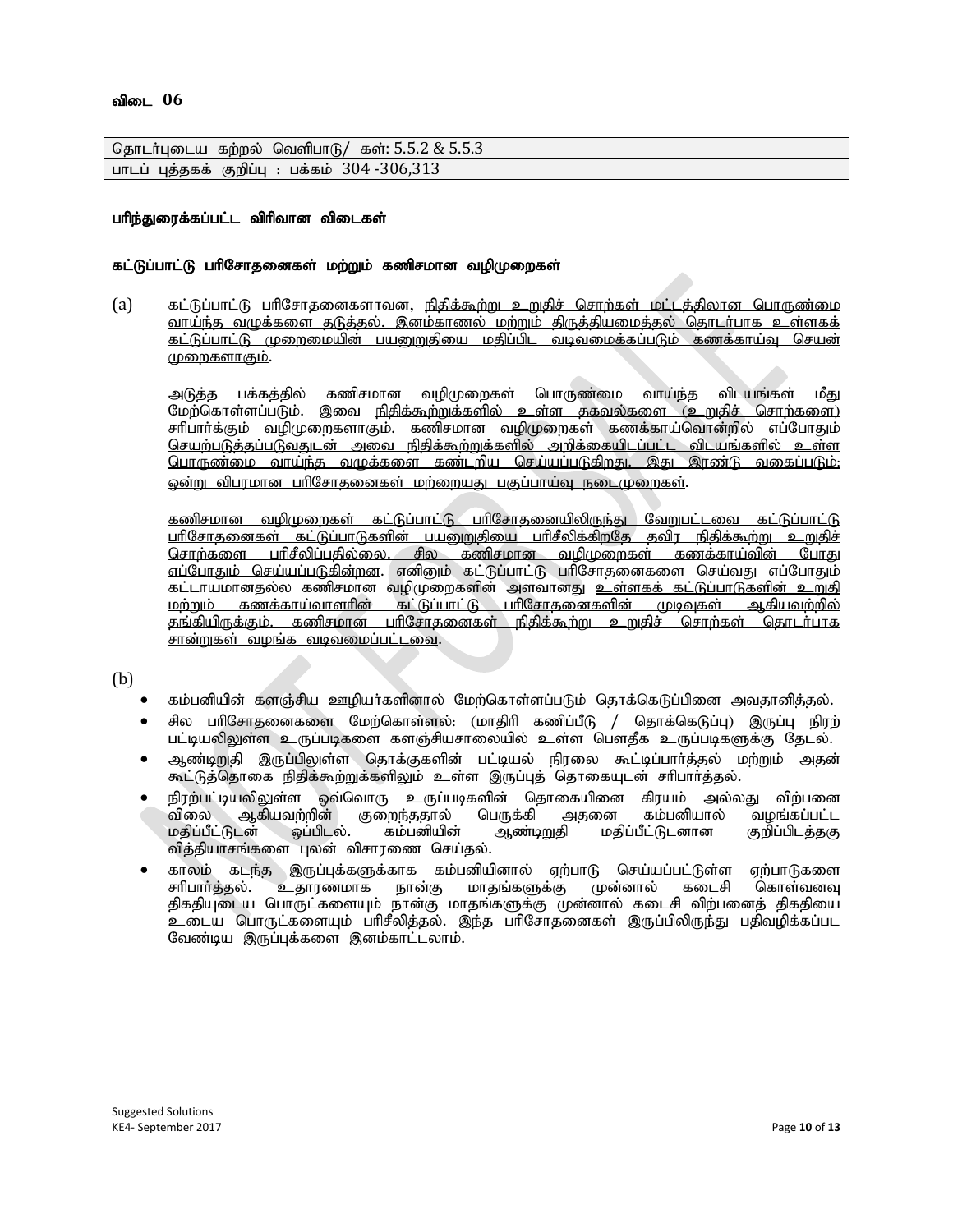| கற்றல<br>தொடர்புடைய<br>கள:<br>்கௌ்பாடு.                               |  |
|-----------------------------------------------------------------------|--|
| 182<br>80<br>99.<br>பக்கம்<br>பாடப் பக்ககக்<br>குறிப்ப<br>LITLL<br>ч, |  |

# (a)

(i)

| பிரச்சினை                | ஆவண ரீதியதன சான்று                                                              |
|--------------------------|---------------------------------------------------------------------------------|
|                          | சான்றாதரங்களை<br>ஏனைய வாடிக்கையார்களிடமிருந்து<br>மேற்கொள்களை                   |
|                          | வழங்குமாறு கோரல்.                                                               |
| $\overline{\mathcal{L}}$ | <u>வங்கியிலிருந்து சான்றாதரமொன்றை வழங்குமாறு</u><br><u>கோால்.</u><br>மேலும்     |
|                          | வழங்குநாிடமிருந்து <u>நிதித் தகவல்களை அதாவது</u><br><u>நிதிக் கூற்றுக்களின்</u> |
|                          | பிரதியினை பெற்றுக்கொள்வதும் சாத்தியமாகும்.                                      |
|                          |                                                                                 |
| 3                        | ISO/ SLAS அல்லது வேறு ஏதேனும் தரச் சான்றுகள் போன்ற பொருட்கள்                    |
|                          | மீதான தரச் சான்றிதல்களை கோரல். ஏனைய வாடிக்கையாளர்களிடம்                         |
|                          | மேற்கோள்கள்.                                                                    |
| 4                        | என்றும்<br><u>சிறுவா் ஊழியா்களை பயன்படுத்துவதில்லை</u><br>அவர்கள்               |
|                          | ஊழியா்களுக்கு பொருத்தமான வேலை நிலைமைகள் வழங்கப்படுகின்றன                        |
|                          | என்றும் எழுத்து ரீதியான உறுதி மொழி கோரல்.                                       |
|                          | ஒழுக்கக் கோவை / கொள்கைகளை பெற்றுக்கொள்ளல்.                                      |

(ii)

- தொழில் துறை பற்றிய அறிவின் மூலம்
- வழங்குநா் ஏனைய பயன்படுத்துநா்களின் பாிந்துரைகள்
- வழங்குநரின் விற்பனை பிரதிநிதியின் அணுகு முறையொன்றின் மூலம்
- இணையத்தின் ஊடாக
- பத்திரிகைகள், வியாபார சஞ்சிகைகள், இதழ்கள் மற்றும் கையேடுகள் போன்ற ஊடகங்கள் மூலம்
- வியாபார சந்தை மற்றும் கண்காட்சிகளில் பங்கெடுப்பதன் மூலம்

### (iii)

- $(1)$  வழங்குநா் குறித்த பொருட்களை வழங்க இயலாமை அல்லது தேவைப்படும் தரத்திற்கு அமைவாக வழங்க முடியாமை.
- (2) உண்மையில் இல்லாத வழங்குநரிடமிருந்து பொருட்கள் கட்டளையிடப்படல்  $(\mathbb{G} \text{L} \text{L} \text{L} \text{L} \text{L})$ .

## (b) (i)

- கட்டிடங்கள் / ஏனைய சொத்துக்கள் கட்டிடங்களுக்கான பாதிப்புகள் / சிதைவுகள் மற்றும் தொழற்சாலை மற்றும் கட்டிடங்களுக்கான சட்டரீதியற்ற உள்வருகை இடர்.
- ஏனைய சொத்துக்கள் அதாவது பொறிகள் ஏனைய இலத்திரனியல் முறைமைகள்<br>மற்றும் மோட்டார் வாகனங்கள் புமுகடையுக் கூடியவையாக உள்ளன. மற்றும் உள்ளன. மற்றும் விபத்துக்கள்.
- ் உரிமம் குறைந்த அளவு அசையும் பொருட்களையே நடைமுறையல்லா<br>சொத்துக்களாக கொண்டுள்ளது. இவை முறையாக பாதுகாக்கப்படாவிட்டால், பாதுகாக்கப்படாவிட்டால், களவாடப்படலாம்.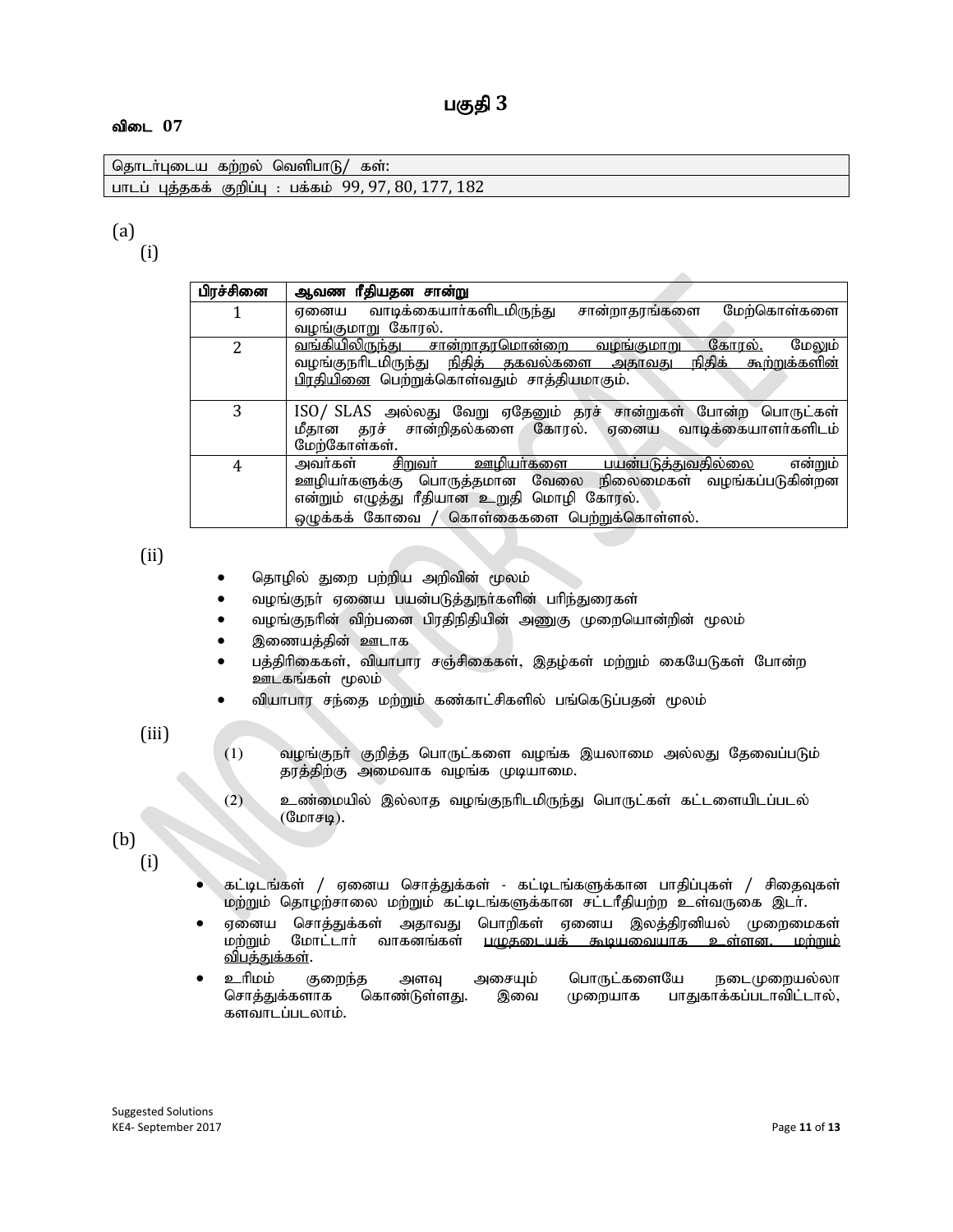| இடர்                                        | பௌதீக கட்டுப்பாடு                                               |
|---------------------------------------------|-----------------------------------------------------------------|
| கட்டிடங்கள் - கட்டிடங்களுக்கான பாதிப்புகள்; | <u>கதவுகளில்</u><br><u>உறுதியான</u><br><u>ய ்டு, </u>           |
| சிதைவுள் மற்றும் தொழிற்சாலை மற்றும்         | ஐன்னல்களில்<br>எதிராக<br>உடைப்பனவுகளுக்கு                       |
| கட்டிடங்களுக்கான சட்டரீதியற்ற உள்வருகை      | எச்சரிக்கை<br>மணி,<br>திருடர்<br>பாதுகாப்பு,                    |
|                                             | எச்சரிக்கை<br>மணி,<br>பாதுகாப்பு                                |
|                                             | <b>CCTV</b><br>உத்தியோகத்தர்கள்<br>கமராக்கள்,                   |
|                                             | காப்புறுதி<br>மற்றும்<br>வழங்கும்<br>பாதுகாப்பு                 |
|                                             | சாத்தியமான அனைத்து முறைகளும்                                    |
| ஏனைய சொத்துக்கள் அதாவது பொறிகள்             | <u>பராமரிப்பின்</u><br><u>காலக்கிரமமான</u><br>மூலம்             |
| ஏனைய இலத்திரனியல் முறைமைகள் மற்றும்         | பழுதடையக்கூடிய இடருக்கு எதிராக<br>பாதுகாப்பு                    |
| மோட்டார் வாகனங்கள் பழுதடையக்                | அளித்தல்                                                        |
| கூடியவைாயன உள்ளன.                           |                                                                 |
| உரிமம் குறைந்த அளவு அசையும்                 | வைக்கப்படல்<br><u>இடத்தில்</u><br><u>பாதுகாப்பான _</u><br>அவை   |
| பொருட்களையோ நடைமுறையல்லா                    | பாவிக்காத<br>வேண்டும்.<br>போது<br>யூட்டிடப்பட்ட                 |
| சொத்துக்களாக கொண்டுள்ளது. இவை               | ஊழியர்கள்<br>இடங்களில்<br>வைத்தல்,                              |
| முறையாக பாதுகாக்கப்படாவிட்டால்              | போன்ற<br>மடிக்கனணிகள்<br>சொத்துக்களை                            |
| களவாடப்படலாம்.                              | வெளியில்<br>அலுவலகத்திலிருந்து<br>எடுத்து                       |
|                                             | செல்லும் போது அவை அவர்களிடம்<br>உள்ளது                          |
|                                             | <u>சான்றிட</u><br><u>ஒரு ஆவணத்தின்</u><br><u>மீது</u><br>என்பதை |
|                                             | <u>கையொப்பமிடல்</u><br><u>பௌதீக</u><br>அல்லது                   |
|                                             | CCTV<br><u>உள்நுழைகலை</u><br>கமாா<br>மூலம்                      |
|                                             | <u>கண்காணித்தல்.</u>                                            |

- (iii) நடைமுறையல்லாத சொத்துக்களை பௌதீக ரீதியில் இனம்காண்பதற்கான இரண்டு (முறைகள்:
	- ஒவ்வொரு நிலையான சொத்துக்கள் மீதும் அச்சொத்தின் தனித்துவமான இனம் காணல் இலக்கத்தினை கொண்ட கையேட்டு ஓட்டுப்படம் (Manuel Sticker) ஒன்றினை இடல்.
	- ஒவ்வொரு நிலையான சொத்துக்கள் மீதும் அதன் தனித்துவமான அடையாள இலக்கம் உட்பட ஏனைய தரவுகளை உள்ளடக்கி ஒரு பார்கோட் பட்டியை (Barcode Label) இடலாம்.
	- சொத்துக்கள் வானொலி அலைவெண் இனம்காணல் (Radio Frequency Identification  $(RFID)$  பட்டியல்கள் மூலம் அடையாளப்படுத்தப்படலாம்.
	- $\bullet$  மோட்டார் வாகனங்ன் வாகனப் பதிவு மற்றும் செஸி (Chasi) இலக்கம்.
	- ஏனைய உபகரணங்கள் (மடிக்கனணி, மேசைக் கனணி) தொடர் எண் (Serial Number)